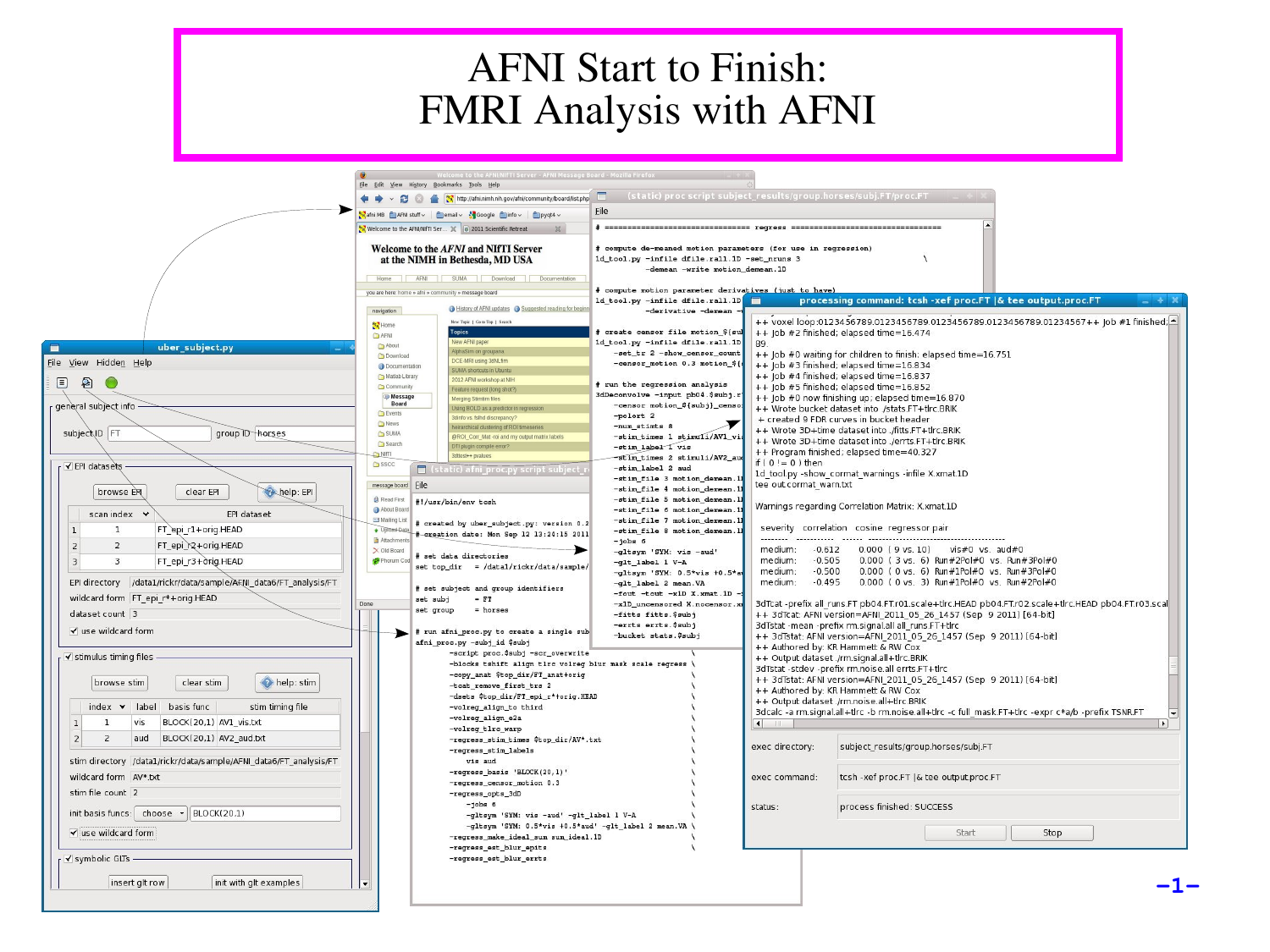### **Goal: run group analysis on single subject response magnitudes**

- \* how do we get there?
	- $\geq$  create beta (response magnitude) maps for each subject
		- should be aligned, probably to a well known template
	- run group analysis program (e.g. **3dttest++**, **3dMEMA**, **3dMVM**)
		- can use **gen\_group\_command.py** to run simple group tests
- \* how do we create aligned beta maps?
	- $\geq$  write single subject processing script: pre-processing through regression
		- inputs: anat, EPI, stimulus timing
		- controls: processing decisions like blur size and alignment template
		- outputs: beta weights (and t-stats, contrasts, blur estimates, etc.)
- \* how do we write single subject processing scripts?
	- **afni\_proc.py** can be used to generate processing scripts
		- an **afni\_proc.py** command can be included in publication  $\checkmark$  along with the **AFNI** version (e.g. **AFNI** 21.2.09)
		- proc scripts are meant to be clear records of the processing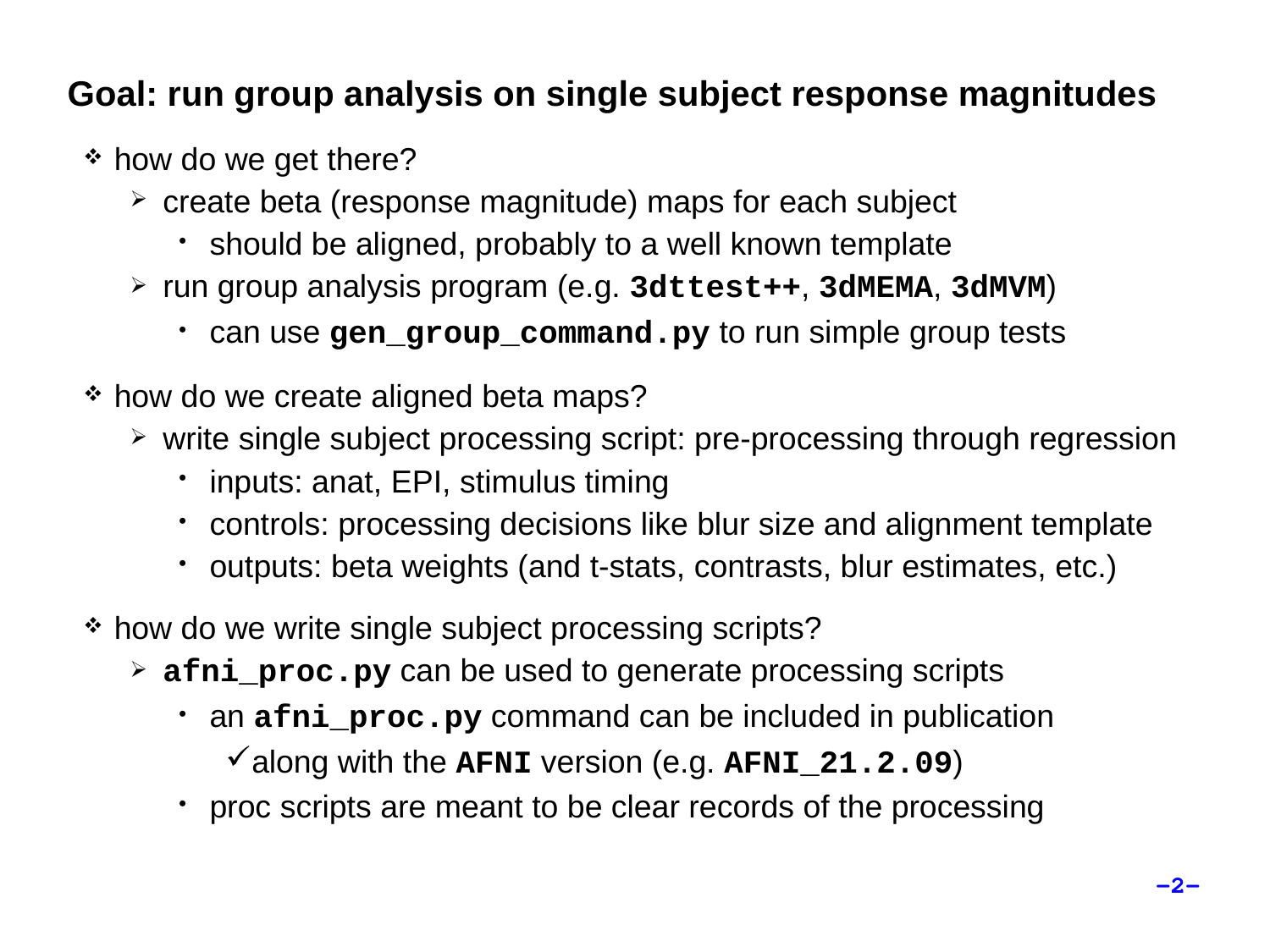### **General suggestions**

- picture this experiment as your own (i.e. feel responsibility)
	- decisions on processing were made by you (and your colleagues)
		- hopefully before acquiring any data
	- $\geq$  there is no single "correct" way to analyze data, just reasonable ways
- \* focus on understanding the processing steps
	- $\geq$  in light of your having chosen which steps to perform
- \* practice the good habit of reviewing results
	- $\geq$  do the initial images look good?
	- $\ge$  review each processing step along with data
	- $\geq$  are the EPI and anat well aligned by the end?
	- $\geq$  review (at least) the afni proc.py HTML QC for every subject
- \* create scripts for any processing steps
	- $\geq$  they are records of how data was processed
	- $\geq$  they are easy to apply to any new subjects
	- $\ge$  they are easy to repeat
		- expect to re-analyze everything (mistake, new decision, etc.)
		- keep original data and all processing scripts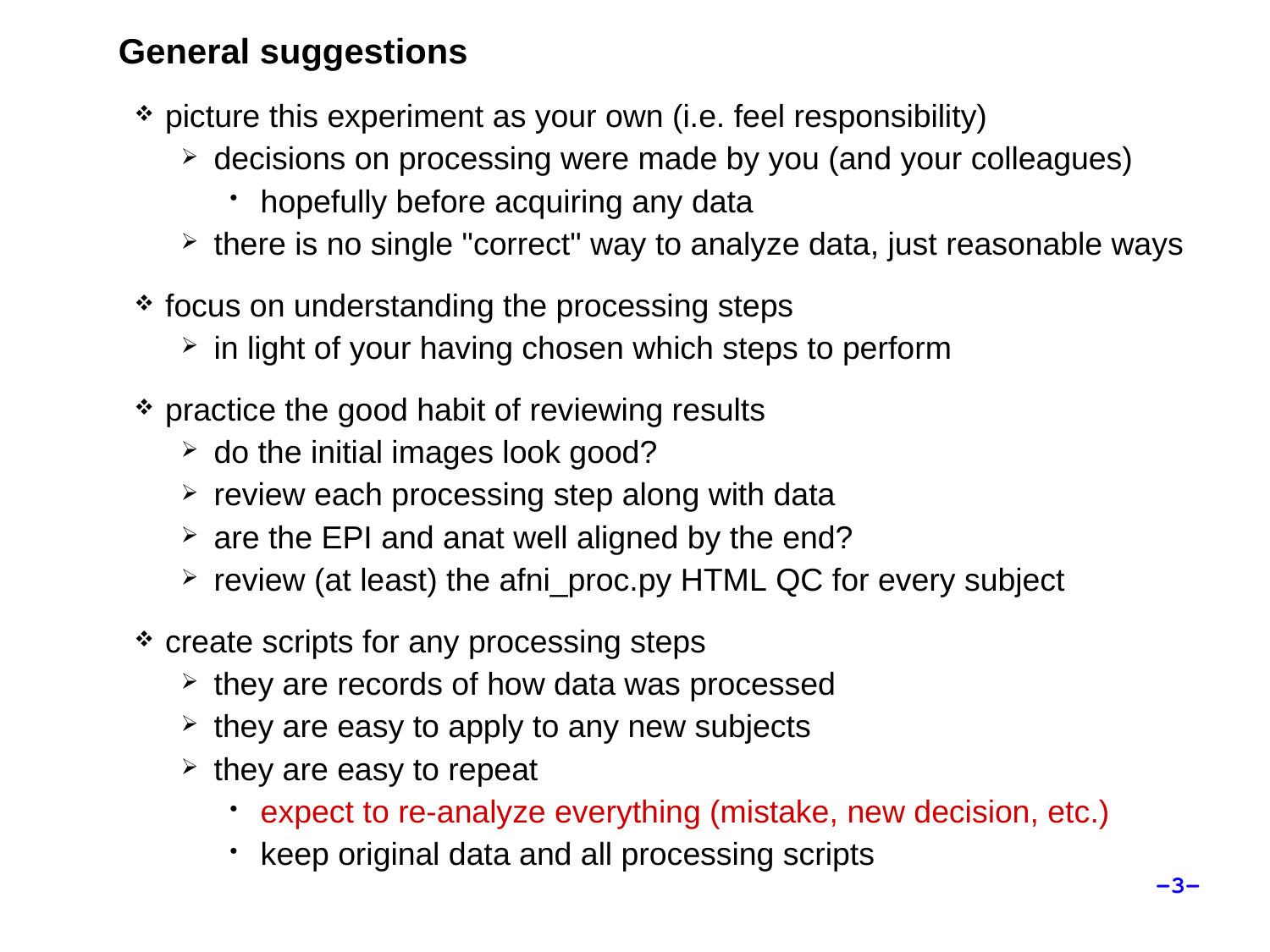# **Review of stimulus conditions**

- Speech Perception Task: Subjects were presented with audiovisual speech that was presented in a predominantly auditory or predominantly visual modality.
- A digital video system was used to capture auditory and visual speech from a female speaker.
- There were 2 types of stimulus conditions:



Example: Subjects can clearly *hear* the word "cat," but the video of a woman mouthing the word is degraded.



Example: Subjects can clearly *see* the video of a woman mouthing the word "cat," but the audio of the word is degraded.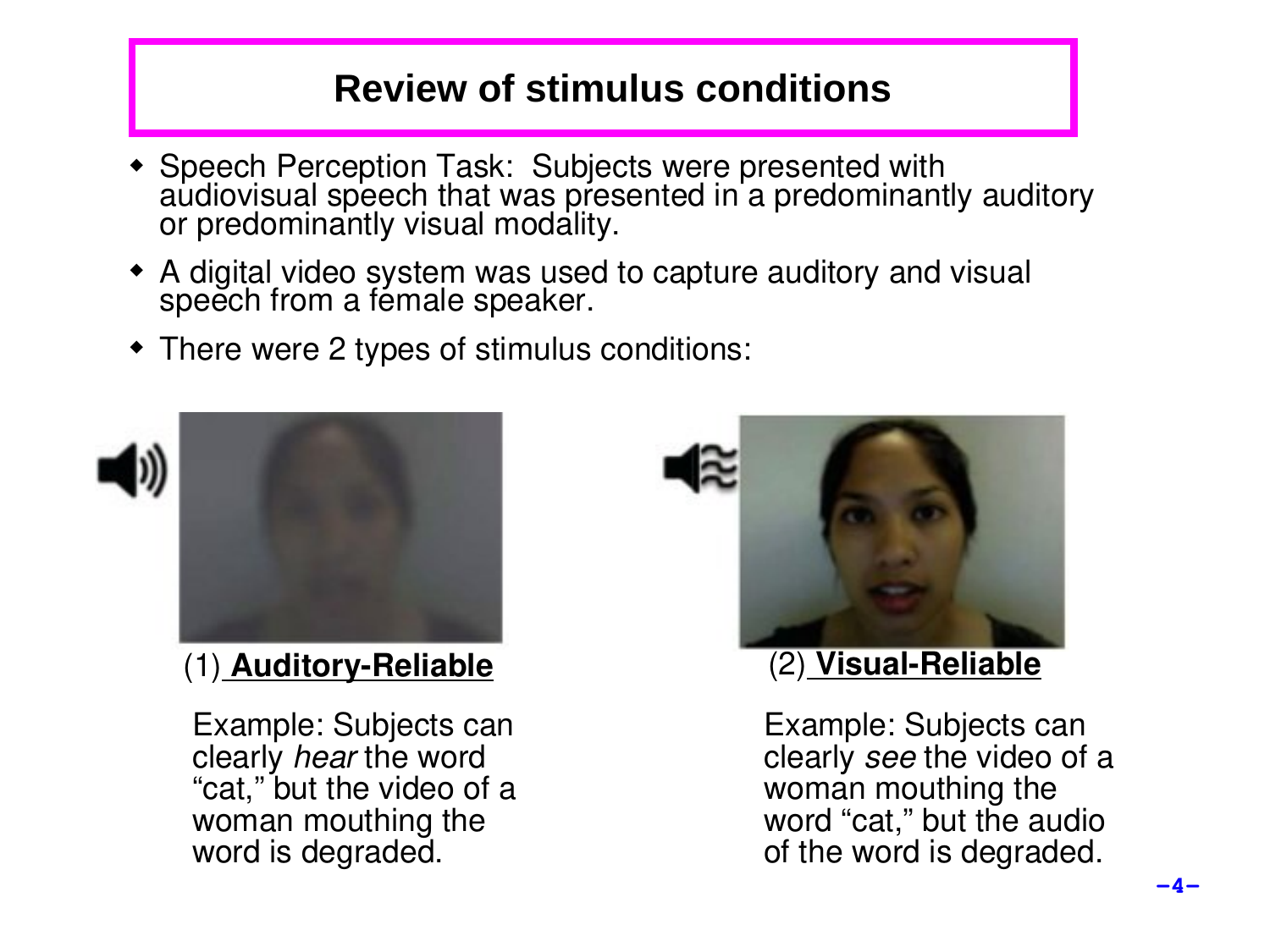# \* Experiment Design:

- There were 3 runs in a scanning session.
- ◆ Each run consisted of 10 blocked trials:
	- 5 blocks contained Auditory-Reliable (*Arel*) stimuli, and
	- 5 blocks contained Visual-Reliable (*Vrel*) stimuli.
- Each block contained 10 trials of *Arel* stimuli OR 10 trials of *Vrel* stimuli.
	- Each block lasted for 20 seconds (1 second for stimulus presentation, followed by a 1-second inter-stimulus interval).
- Each baseline block consisted of a 10-second fixation point.

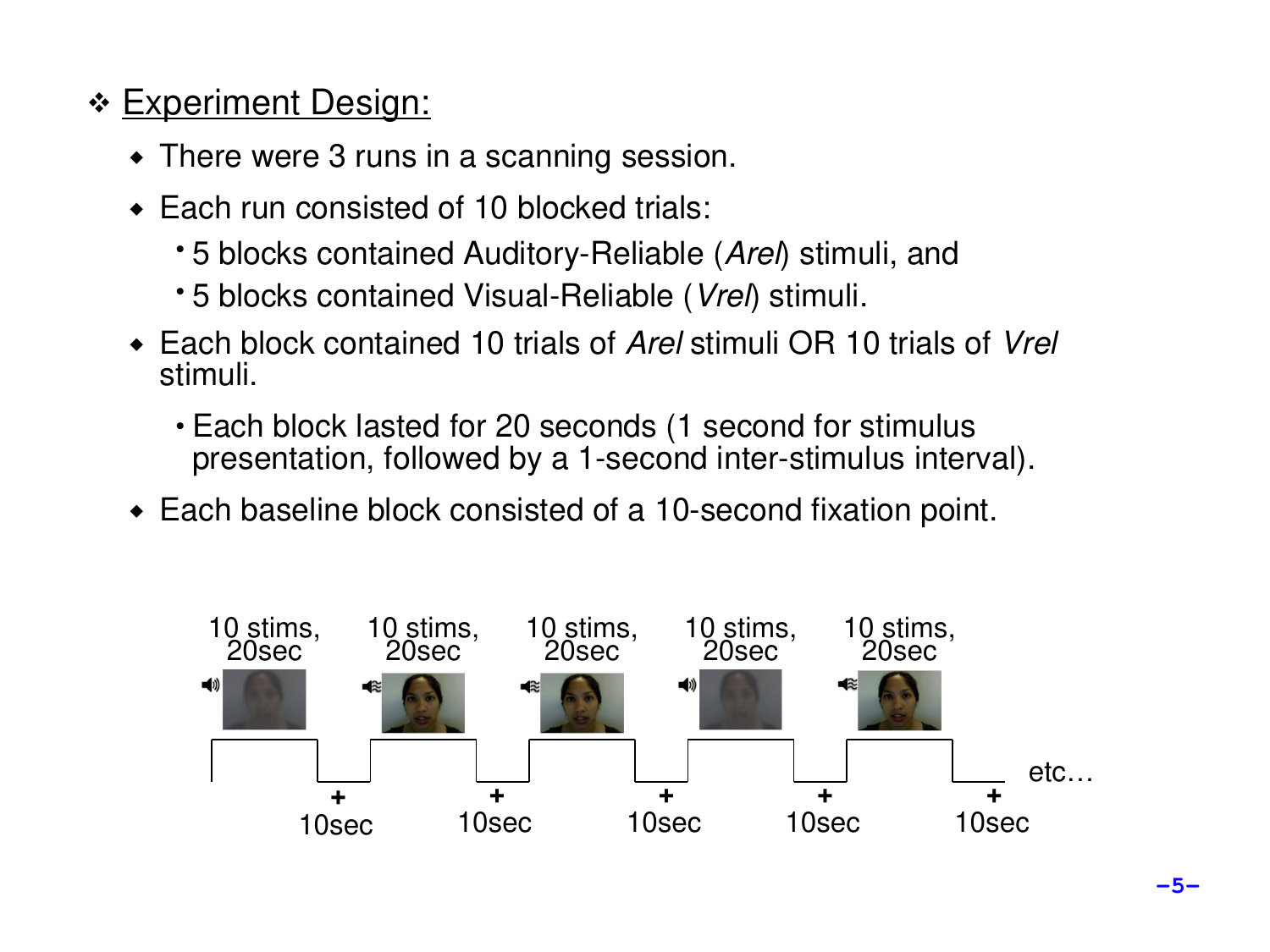# \* Data Collected:

- 2 Anatomical datasets for each subject, collected at 3 tesla.
	- 175 sagittal slices
	- $\cdot$  voxel dimensions = 0.938 x 0.938 x 1.0 mm
- ◆ 3 Time Series (EPI) datasets for each subject.
	- $\cdot$  33 axial slices x 152 volumes = 5016 slices per run
	- $\cdot$  TR = 2 sec; voxel dimensions = 2.75 x 2.75 x 3.0 mm
- Sample size,  $n = 10$  (all right-handed subjects)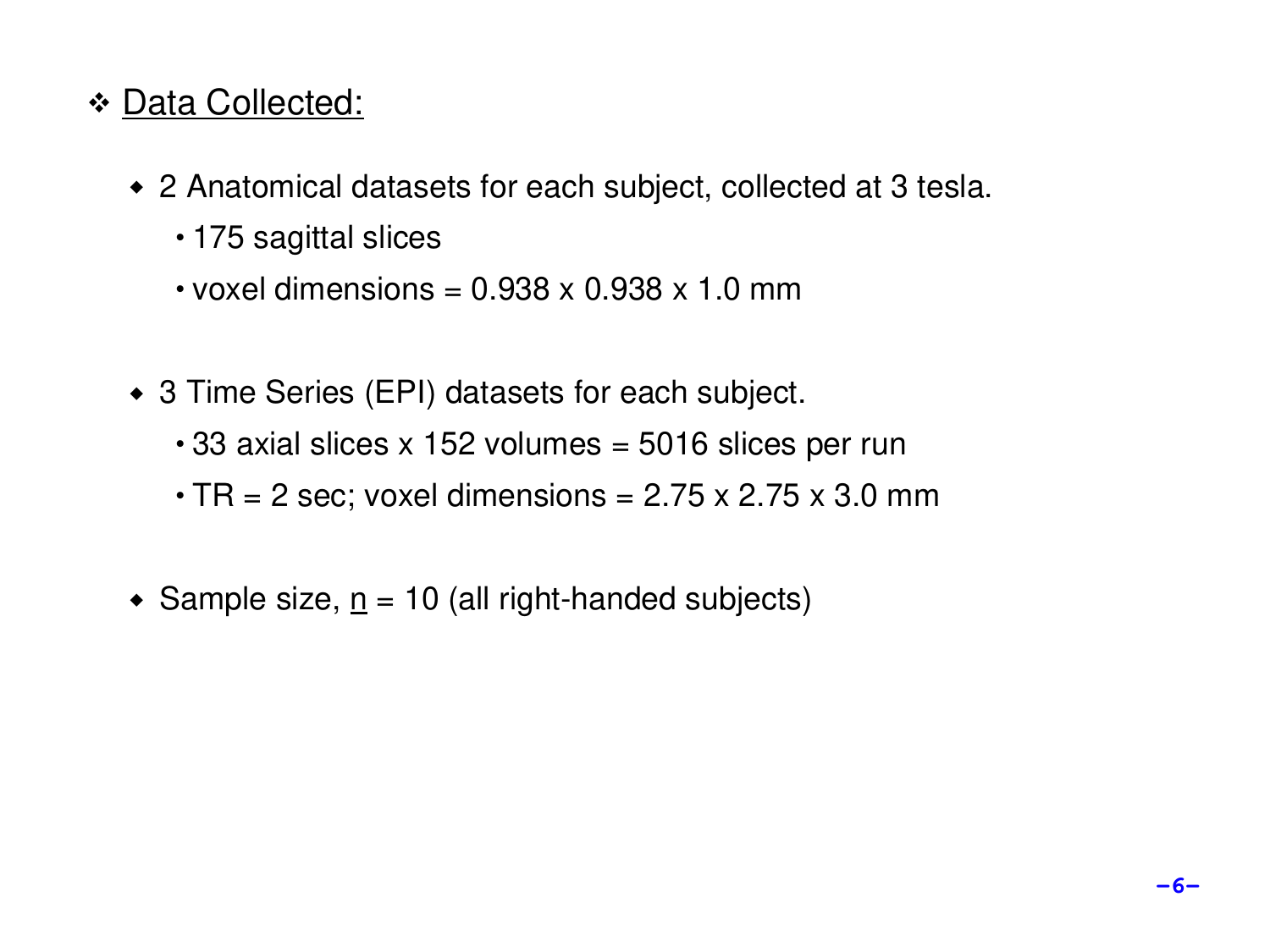# **afni\_proc.py**

- What is **afni\_proc.py**?
	- a program used to generate processing scripts for single subject analysis
		- $\geq$  a short command can generate a long processing script to:
			- copy inputs into new 'results' directory
			- process data (e.g. tshift/align/tlrc/volreg/blur/scale/regress)
			- leave results in place to allow review of processing
			- create HTML report and **@ss\_review\_\*** scripts, for quality control
		- $\geq$  many options for control over processing steps
		- $\geq$  many examples (in -help output) for getting started
	- generated scripts are in **tcsh** syntax
	- scripts are written to be easily read (good idea) and modified (bad idea)
	- preferable to run **afni\_proc.py** (generating proc script) per subject
		- $\geq$  rather than running one (modified?) proc script across all subjects
		- graphical user interfaces exist (e.g. **uber\_subject.py**), for those who prefer such things, but they are not recommended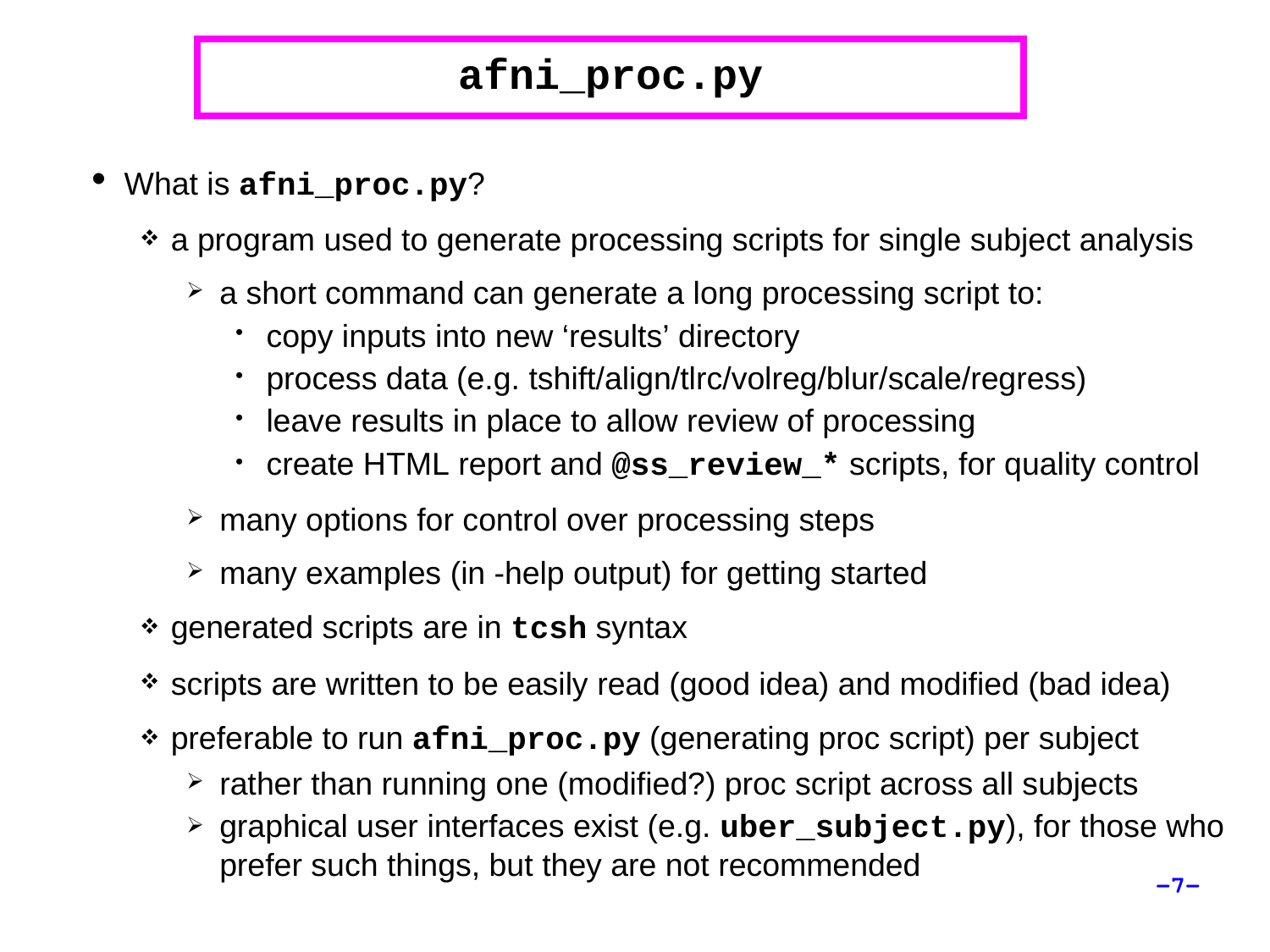# **Overview of remaining steps**

- **cd AFNI\_data6/FT\_analysis**
	- review directory contents and note subject data under directory **FT**
	- review the **afni\_proc.py** command in **s05.ap.uber**
- **tcsh s05.ap.uber**
	- runs **afni\_proc.py** to generate proc script **proc.FT**
	- executes **proc.FT**, saving text output to **output.proc.FT**
	- processed results are under **results.FT** directory
- \* review proc script **proc.FT** while viewing processed data
	- **cd FT.results ; afni**
- \* review quality control HTML report
	- **afni\_open -b FT.results/QC\_FT/index.html**
- run group analysis (**3dttest++, 3dMEMA or 3dANOVA2**)
	- from the **AFNI\_data6/group\_results** directory:
	- **tcsh s6.ttest.covary**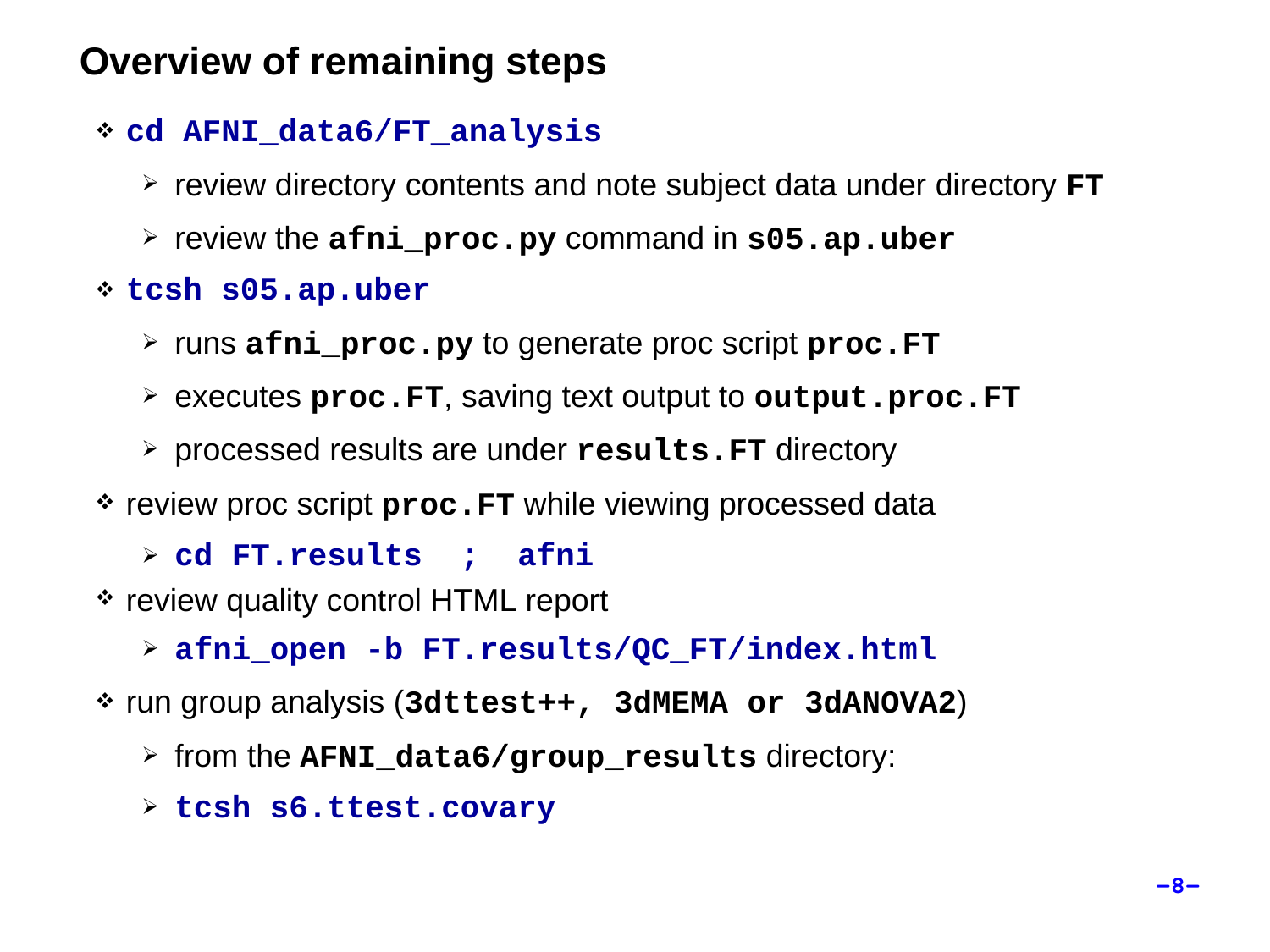### Note what is under **AFNI\_data6/FT\_analysis**

- 
- 
- 
- 
- 

### under **FT**

- 
- 
- **FT\_anat+orig.BRIK/HEAD** anatomical dataset
- **FT\_epi\_r1+orig.BRIK/HEAD** EPI run 1
- **FT\_epi\_r2+orig.BRIK/HEAD** EPI run 2
- **FT\_epi\_r3+orig.BRIK/HEAD** EPI run 3

### AV1\_vis.txt:

**60 90 120 180 240 120 150 180 210 270 0 60 120 150 240**

- **FT - Subject data directory**
- **s01.ap.simple basic afni\_proc.py** script
- **s05.ap.uber more advanced script**
- **s09.cleanup** *remove analysis results*
- **s11.proc.FT result of <b>s01.ap.simple**
- **s15.proc.FT.uber** *result of <b>s05.ap.uber* 
	- **AV1\_vis.txt** visual reliable timing
	- **AV2\_aud.txt** auditory reliable timing
		-
		-
		-
		-
	- **SUMA - FreeSurer output for suma**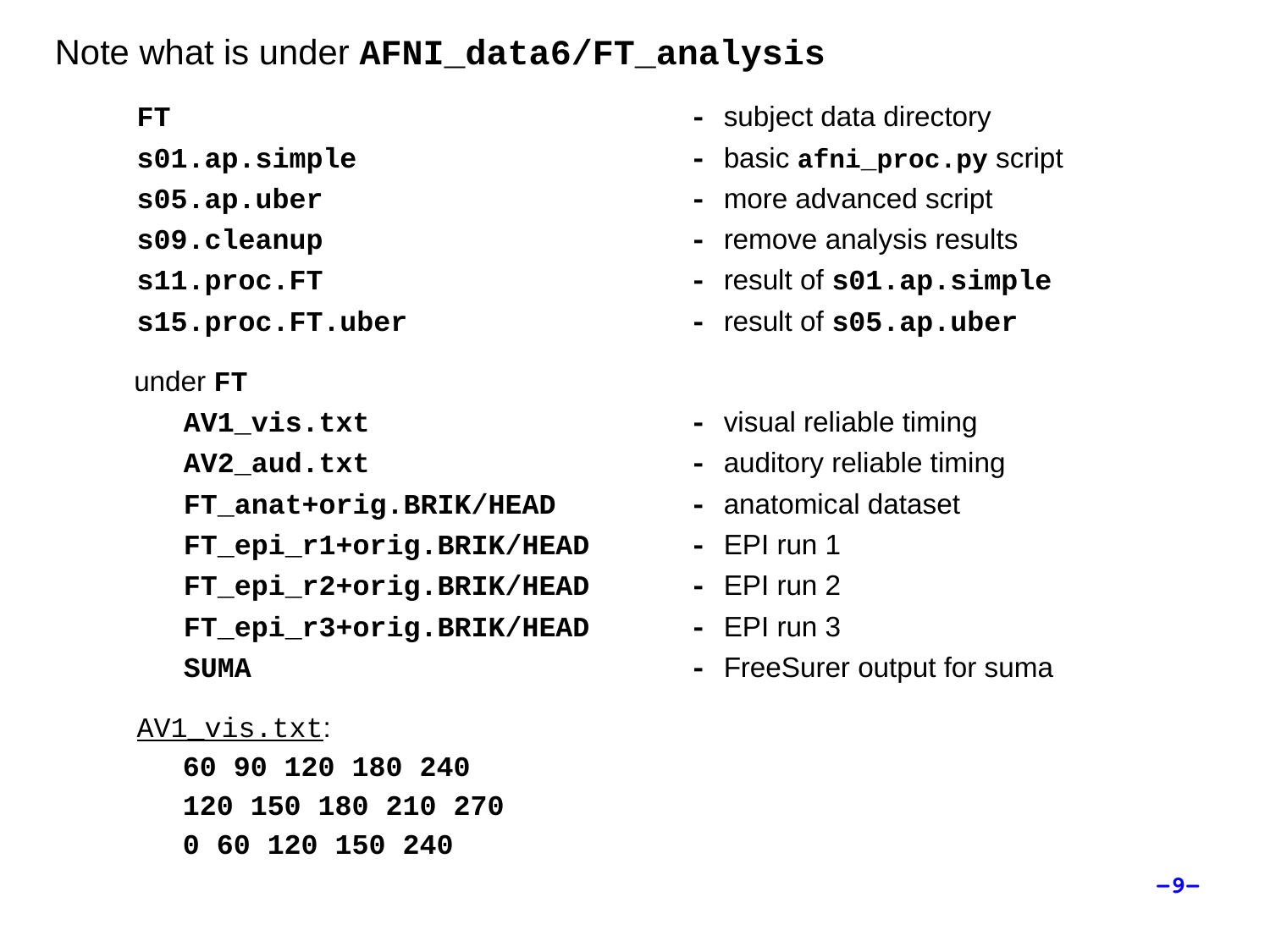# **Single Subject Analysis: FT**

- change to analysis directory and review **afni\_proc.py** command
	- **cd AFNI\_data6/FT\_analysis**
	- **cat s05.ap.uber**
- execute that command, which also processes the data
	- **tcsh s05.ap.uber**
- $\cdot$  review processing script and results
	- review the **proc.FT** script while looking at the results under **FT.results**
		- **afni\_open -e proc.FT**
		- **cd FT.results**
		- **ls**
		- **afni**
- \* run automatically generated quality control review script
	- **tcsh @ss\_review\_driver**
		- considered a **minimal** data review (run for every subject)
		- for each step in the review:
			- $\checkmark$  read prompt text in each black window and follow instructions
			- $\checkmark$  close any windows newly opened by the script
			- $\checkmark$  click "OK" to move on to the next step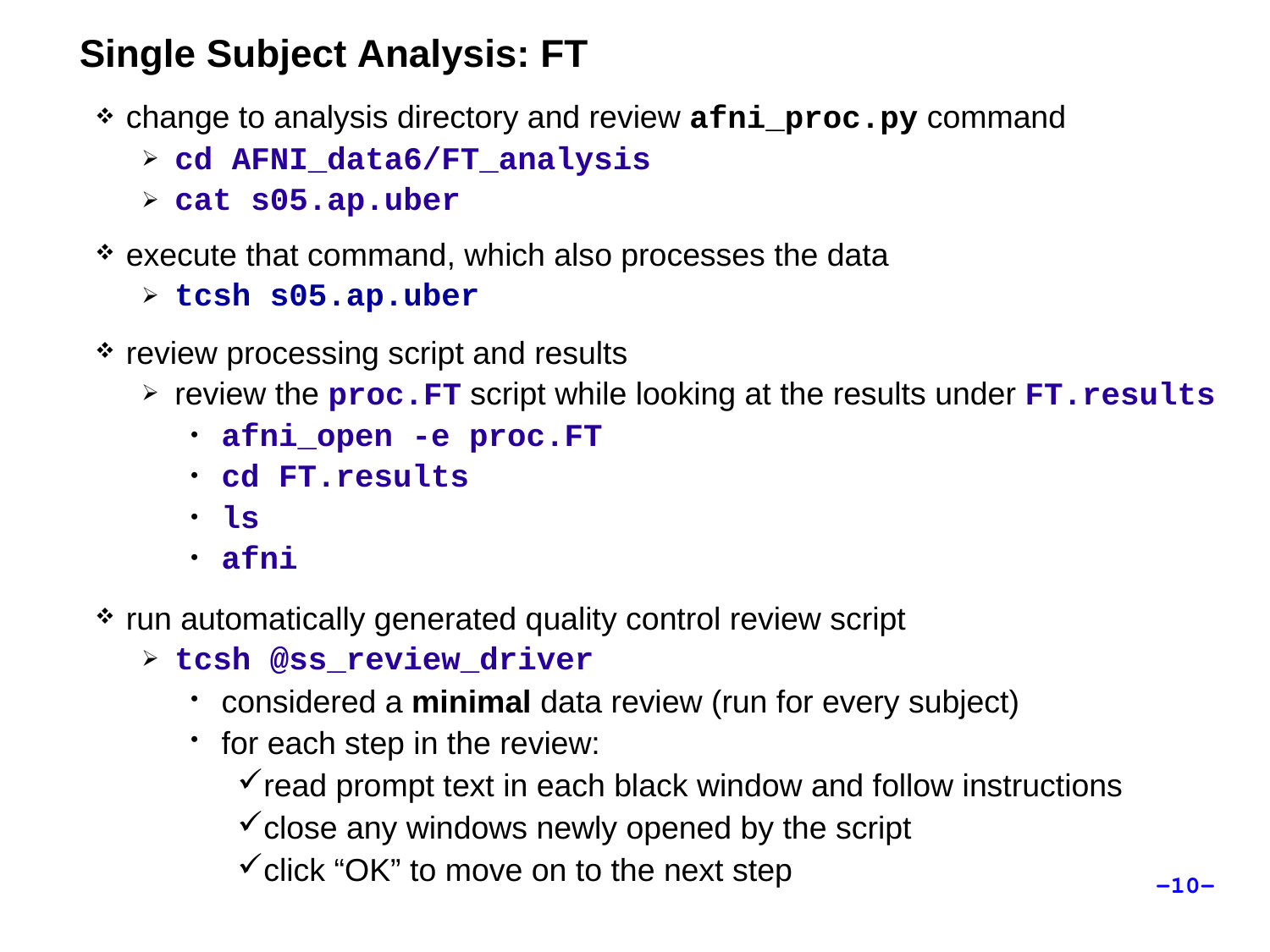# **Group Analysis: paired t-test (Vrel-Arel)**

### **cd AFNI\_data6/group\_results**

- review the **3dttest++** script and possibly the covariates file
	- **cat s6.ttest.covary**
	- **cat covary.toe.gap.txt**
- execute the **3dttest++** command script
	- **tcsh s6.ttest.covary**
- $\cdot$  view the results, in all their glory
	- **afni**
		- set OverLay to **stat.6.covary**
		- set OLay/Thr volumes to #0/#1, for Vrel-Arel and Tstat
		- threshold at p<0.005 (right-click on T-t above threshold slider)
		- set color range scale to 1.0
		- Clusterize (with defaults) and open Rpt (cluster report) window
		- jump to CMass (center of mass) locations